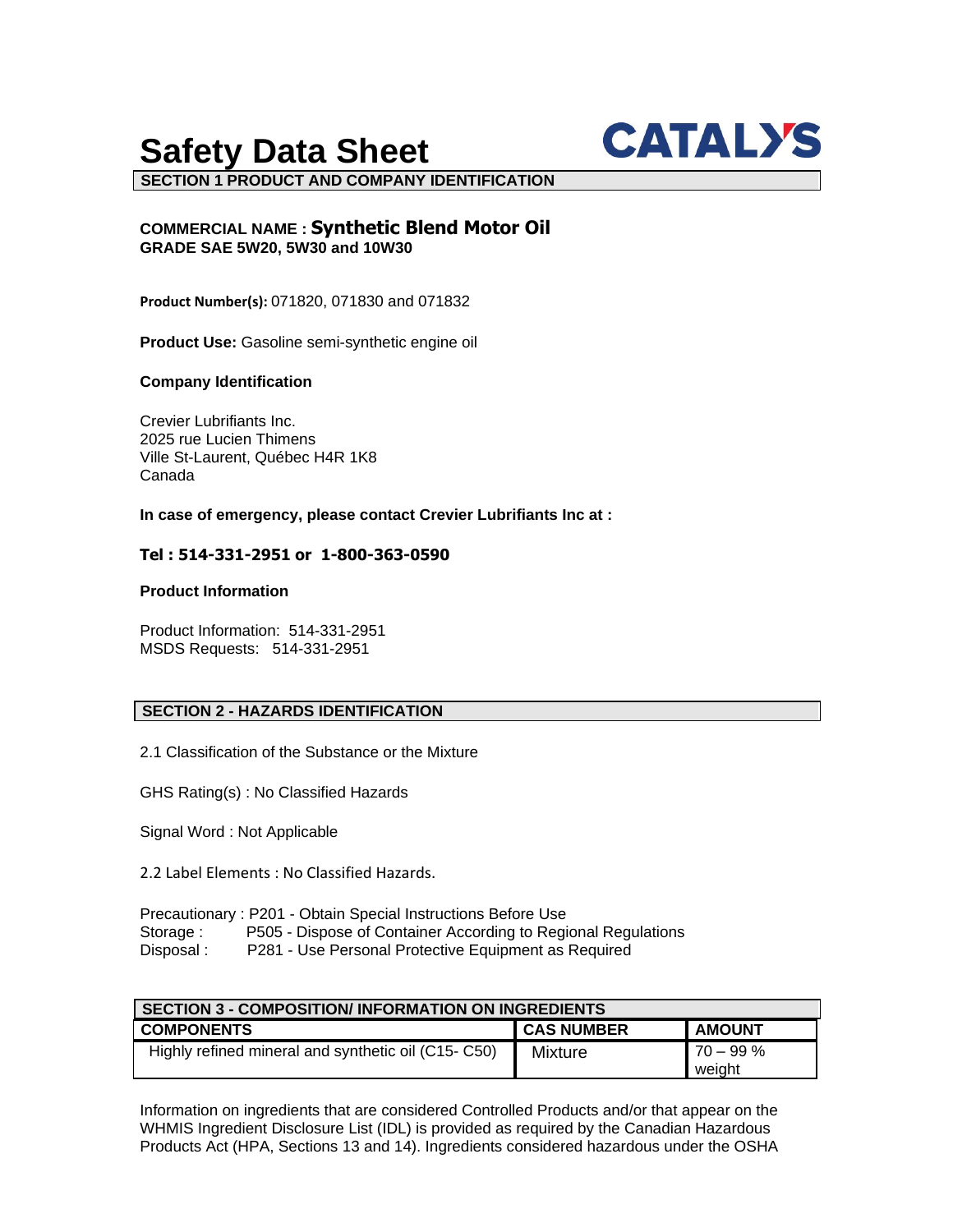Hazard Communication Standard, 29 CFR 1910.1200, are also listed. See Section 15 for additional regulatory information.

### **SECTION 4 - FIRST AID MEASURES**

**Eye:** No specific first aid measures are required. As a precaution, remove contact lenses, if worn, and flush eyes with water.

**Skin:** No specific first aid measures are required. As a precaution, remove clothing and shoes if contaminated. To remove the material from skin, use soap and water. Discard contaminated clothing and shoes or thoroughly clean before reuse.

**Ingestion:** No specific first aid measures are required. Do not induce vomiting. As a precaution, get medical advice.

**Inhalation:** No specific first aid measures are required. If exposed to excessive levels of material in the air, move the exposed person to fresh air. Get medical attention if coughing or respiratory discomfort occurs.

# **IMMEDIATE HEALTH EFFECTS**

**Eye:** Not expected to cause prolonged or significant eye irritation.

**Skin:** Contact with the skin is not expected to cause prolonged or significant irritation. Contact with the skin is not expected to cause an allergic skin response. Not expected to be harmful to internal organs if absorbed through the skin.

**Ingestion:** Not expected to be harmful if swallowed.

**Inhalation:** Not expected to be harmful if inhaled. Contains a petroleum-based mineral oil. May cause respiratory irritation or other pulmonary effects following prolonged or repeated inhalation of oil mist at airborne levels above the recommended mineral oil mist exposure limit. Symptoms of respiratory irritation may include coughing and difficulty breathing.

# **SECTION 5 - FIRE FIGHTING MEASURES**

**EXTINGUISHING MEDIA:** Use water fog, foam, dry chemical or carbon dioxide (CO2) to extinguish flames.

#### **PROTECTION OF FIRE FIGHTERS:**

**Fire Fighting Instructions:** This material will burn although it is not easily ignited. For fires involving this material, do not enter any enclosed or confined fire space without proper protective equipment, including self-contained breathing apparatus.

**Combustion Products:** Highly dependent on combustion conditions. A complex mixture of airborne solids, liquids, and gases including carbon monoxide, carbon dioxide, and unidentified organic compounds will be evolved when this material undergoes combustion.

# **SECTION 6 - ACCIDENTAL RELEASE MEASURES**

**Protective Measures:** Eliminate all sources of ignition in vicinity of spilled material.

**Spill Management:** Stop the source of the release if you can do it without risk. Contain release to prevent further contamination of soil, surface water or groundwater. Clean up spill as soon as possible, observing precautions in Exposure Controls/Personal Protection. Use appropriate techniques such as applying non-combustible absorbent materials or pumping. Where feasible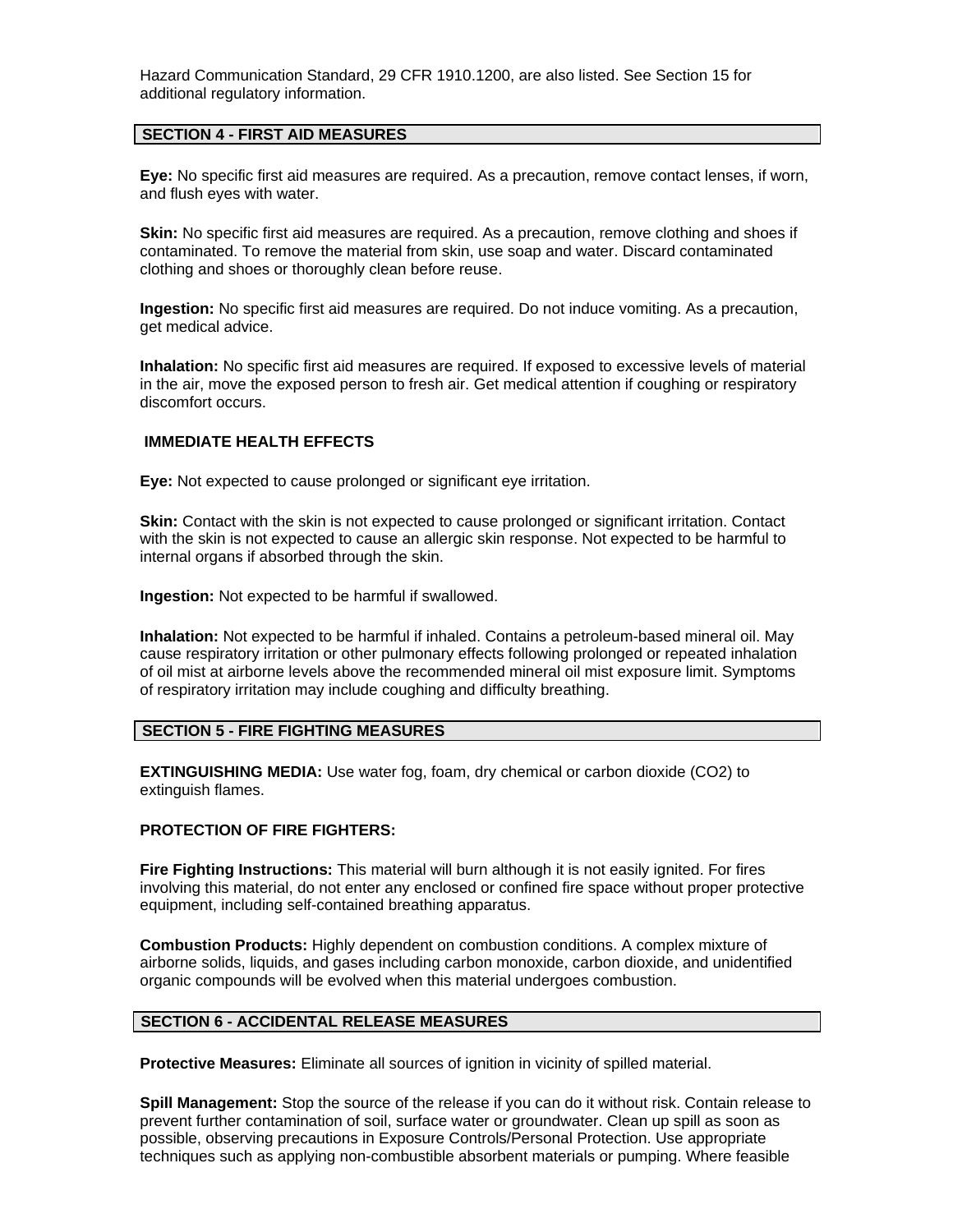and appropriate, remove contaminated soil. Place contaminated materials in disposable containers and dispose of in a manner consistent with applicable regulations.

**Reporting:** Report spills to local authorities as appropriate or required.

# **SECTION 7 - HANDLING AND STORAGE**

**General Handling Information:** Avoid contaminating soil or releasing this material into sewage and drainage systems and bodies of water.

**Static Hazard:** Electrostatic charge may accumulate and create a hazardous condition when handling this material. To minimize this hazard, bonding and grounding may be necessary but may not, by themselves, be sufficient. Review all operations which have the potential of generating and accumulating an electrostatic charge and/or a flammable atmosphere (including tank and container filling, splash filling, tank cleaning, sampling, gauging, switch loading, filtering, mixing, agitation, and vacuum truck operations) and use appropriate mitigating procedures. For more information, refer to OSHA Standard 29 CFR 1910.106, 'Flammable and Combustible Liquids', National Fire Protection Association (NFPA 77, 'Recommended Practice on Static Electricity', and/or the American Petroleum Institute (API) Recommended Practice 2003, 'Protection Against Ignitions Arising Out of Static, Lightning, and Stray Currents'.

**Container Warnings:** Container is not designed to contain pressure. Do not use pressure to empty container or it may rupture with explosive force. Empty containers retain product residue (solid, liquid, and/or vapor) and can be dangerous. Do not pressurize, cut, weld, braze, solder, drill, grind, or expose such containers to heat, flame, sparks, static electricity, or other sources of ignition. They may explode and cause injury or death. Empty containers should be completely drained, properly closed, and promptly returned to a drum reconditioner or disposed of properly.

#### **SECTION 8 - EXPOSURE CONTROLS/PERSONAL PROTECTION**

#### **GENERAL CONSIDERATIONS:**

Consider the potential hazards of this material (see Section 3), applicable exposure limits, job activities, and other substances in the work place when designing engineering controls and selecting personal protective equipment. If engineering controls or work practices are not adequate to prevent exposure to harmful levels of this material, the personal protective equipment listed below is recommended. The user should read and understand all instructions and limitations supplied with the equipment since protection is usually provided for a limited time or under certain circumstances.

# **ENGINEERING CONTROLS:**

Use in a well-ventilated area.

#### **PERSONAL PROTECTIVE EQUIPMENT**

**Eye/Face Protection:** No special eye protection is normally required. Where splashing is possible, wear safety glasses with side shields as a good safety practice.

**Skin Protection:** No special protective clothing is normally required. Where splashing is possible, select protective clothing depending on operations conducted, physical requirements and other substances in the workplace. Suggested materials for protective gloves include: Neoprene, Nitrile Rubber, Silver Shield, Viton.

**Respiratory Protection:** No respiratory protection is normally required.

If user operations generate an oil mist, determine if airborne concentrations are below the occupational exposure limit for mineral oil mist. If not, wear an approved respirator that provides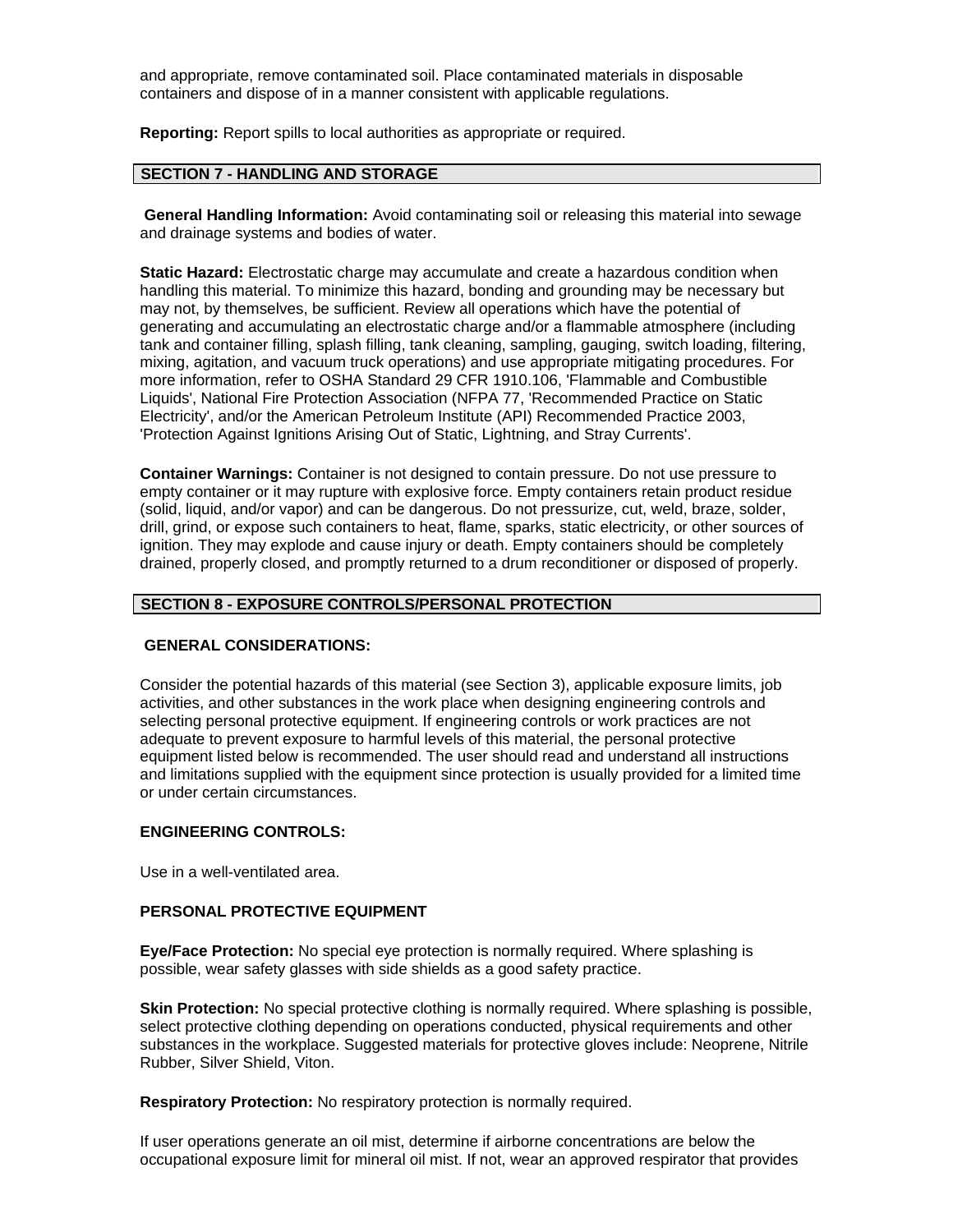adequate protection from the measured concentrations of this material. For air-purifying respirators use a particulate cartridge.

Use a positive pressure air-supplying respirator in circumstances where air-purifying respirators may not provide adequate protection.

# **Occupational Exposure Limits:**

| <b>Component</b>                                          | Country/<br>Agency | <b>ITWA</b>      | <b>ISTEL</b>   | <b>I</b> Ceilina | <b>Notation</b> |
|-----------------------------------------------------------|--------------------|------------------|----------------|------------------|-----------------|
| Highly refined mineral and synthetic oil<br>$(C15 - C50)$ | ACGIH              | $5 \text{ mg/m}$ | 10 mg/m $3$ -- |                  |                 |

NOTE ON OCCUPATIONAL EXPOSURE LIMITS: Consult local authorities for acceptable provincial values in Canada. Consult the Canadian Standards Association Standard Z94.4-2011 Selection, Use and Care of Respirators.

#### **SECTION 9 - PHYSICAL AND CHEMICAL PROPERTIES**

**Attention: the data below are typical values and do not constitute a specification.**

**Color:** Amber **Physical State:** Liquid **Odor: Petroleum odor pH:** Not Applicable **Vapor Pressure:** <0.01 mmHg @ 37.8 °C (100 °F) **Vapor Density (Air = 1):** >1 **Boiling Point:** > 315°C (599°F) **Solubility:** Soluble in hydrocarbons; insoluble in water **Freezing Point:** No Data Available **Melting Point:** No Data Available **Specific Gravity:** < 1 kg/l **Density:** 0,85 to 0,87 kg/l @ 15,6°C (60,1°F) **Viscosity:** 46 to 65 cSt @ 40°C (104°F) **Evaporation Rate:** No Data Available **Odor Threshold:** No Data Available **Coefficient of Water/Oil Distribution:** No Data Available

# **FLAMMABLE PROPERTIES:**

**Flashpoint:** (Cleveland Open Cup) > 210 °C (> 410 °F)

**Autoignition:** No Data Available

**Flammability (Explosive) Limits (% by volume in air):** Lower: Not Applicable Upper: Not Applicable

# **SECTION 10 - STABILITY AND REACTIVITY**

**Reactivity:** May react with strong acids or strong oxidizing agents, such as chlorates, nitrates, peroxides, etc.

**Chemical Stability:** This material is considered stable under normal ambient and anticipated storage and handling conditions of temperature and pressure.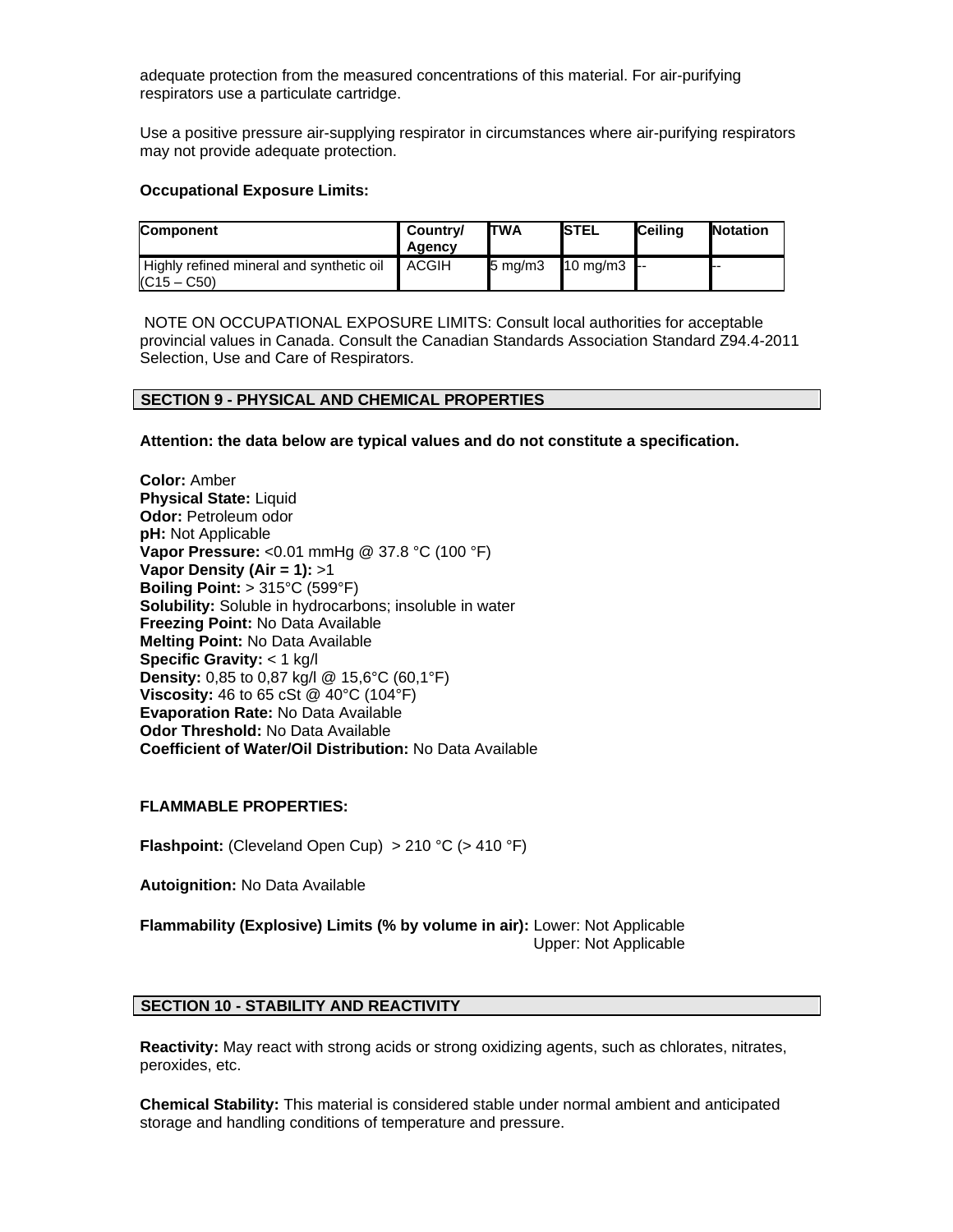**Incompatibility With Other Materials:** May react with strong acids or strong oxidizing agents, such as chlorates, nitrates, peroxides, etc.

**Hazardous Decomposition Products:** None known (None expected)

**Hazardous Polymerization:** Hazardous polymerization will not occur.

**Sensitivity to Mechanical Impact:** No.

# **SECTION 11 - TOXICOLOGICAL INFORMATION**

#### **Information on toxicological effects**

#### **General information:**

Based on data on the components and the toxicology of similar materials

#### **Route of entry:**

Skin, Eyes, Ingestion, and Inhalation.

# **ACUTE EXPOSURE:**

### **Eye irritation:**

Not expected to cause eye irritation. Based on data from components or similar materials. Vapors may cause irritation.

# **Skin irritation:**

Slightly irritating based on data from components or similar materials. Prolonged or repeated skin contact without proper hygiene may result in skin disorders such as acne.

#### **Respiratory irritation:**

Based on data from components and similar materials, Inhalation of vapors or mists may cause irritation.

# **Dermal toxicity:**

Expected to be of low toxicity: LD50 > 2000 mg/kg, Rabbit

#### **Oral toxicity:**

Expected to be of low toxicity: LD50 > 5000 mg/kg , Rat

#### **Inhalation toxicity:**

Based on data from components and similar materials, product is not considered to be an inhalation hazard under normal conditions of use.

#### **Sensibilisation**:

Component concentrations in this formulation would not be expected to cause skin sensitization, based on tests of the components or similar formulations.

# **CHRONIC EXPOSURE:**

#### **Chronic toxicity:**

No data available to indicate product or components present at greater than 1% are chronic health hazards.

#### **Carcinogenicity**:

Product contains mineral and/or synthetic oils shown to be noncarcinogenic in laboratory studies with the same or similar materials. Mineral and synthetic oils are not classified as carcinogenic by the International Agency for Research on Cancer (IARC). Other components are not known to be associated with carcinogenic effects.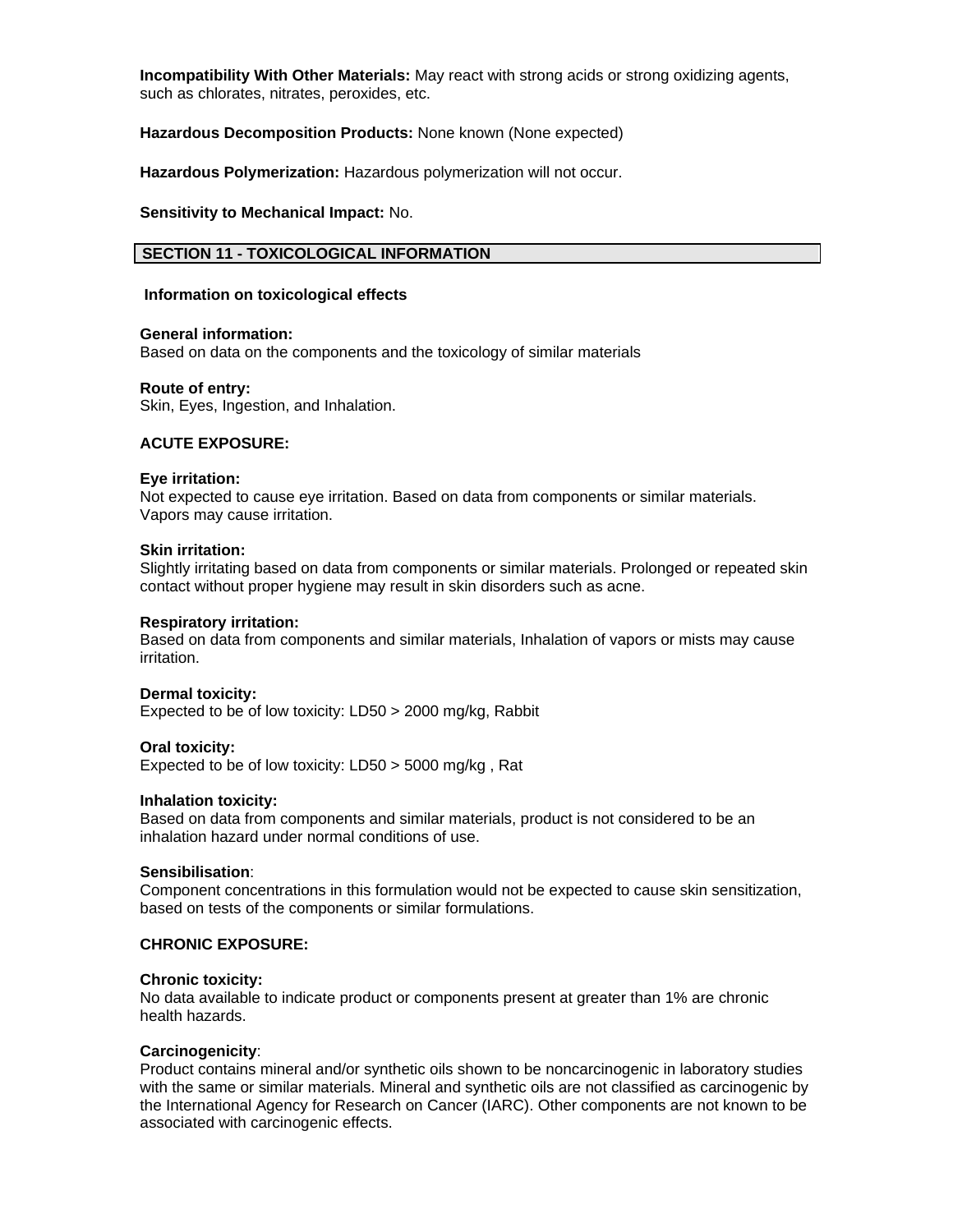# **Mutagenicity**:

No data available to indicate product or any components present at greater than 0.1% are mutagenic or genotoxic.

### **Reproductive toxicity**:

No data available to indicate either product or components present at greater than 0.1% that may cause reproductive toxicity.

### **Teratogenicity:**

No data available to indicate either product or components present at greater than 0.1% that may cause birth defects.

**Specific Target Organ Toxicity - Single Exposure:** No data available.

**Specific Target Organ Toxicity - Repeated Exposure:** No data available.

### **ADDITIONAL TOXICOLOGY INFORMATION:**

No other health hazards known.

# **SECTION 12 - ECOLOGICAL INFORMATION**

### **ECOTOXICITY**

This material is not expected to be harmful to aquatic organisms. The ecotoxicity hazard is based on an evaluation of data for the components or a similar material.

**MOBILITY:** No data available.

**PERSISTENCE AND DEGRADABILITY:** This material is not expected to be readily biodegradable. The biodegradability of this material is based on an evaluation of data for the components or a similar material.

The product has not been tested. The statement has been derived from the properties of the individual components.

# **POTENTIAL TO BIOACCUMULATE**

Bioconcentration Factor: No data available. Octanol/Water Partition Coefficient: No data available

# **SECTION 13 - DISPOSAL CONSIDERATIONS**

Use material for its intended purpose or recycle if possible. Oil collection services are available for used oil recycling or disposal. Place contaminated materials in containers and dispose of in a manner consistent with applicable regulations. Contact your sales representative or local environmental or health authorities for approved disposal or recycling methods.

# **SECTION 14 - TRANSPORT INFORMATION**

The description shown may not apply to all shipping situations. Consult 49CFR, or appropriate Dangerous Goods Regulations, for additional description requirements (e.g., technical name) and mode-specific or quantity-specific shipping requirements.

**TC Shipping Description:** PETROLEUM LUBRICATING OIL; NOT REGULATED AS DANGEROUS GOODS FOR TRANSPORT UNDER TDG REGULATIONS